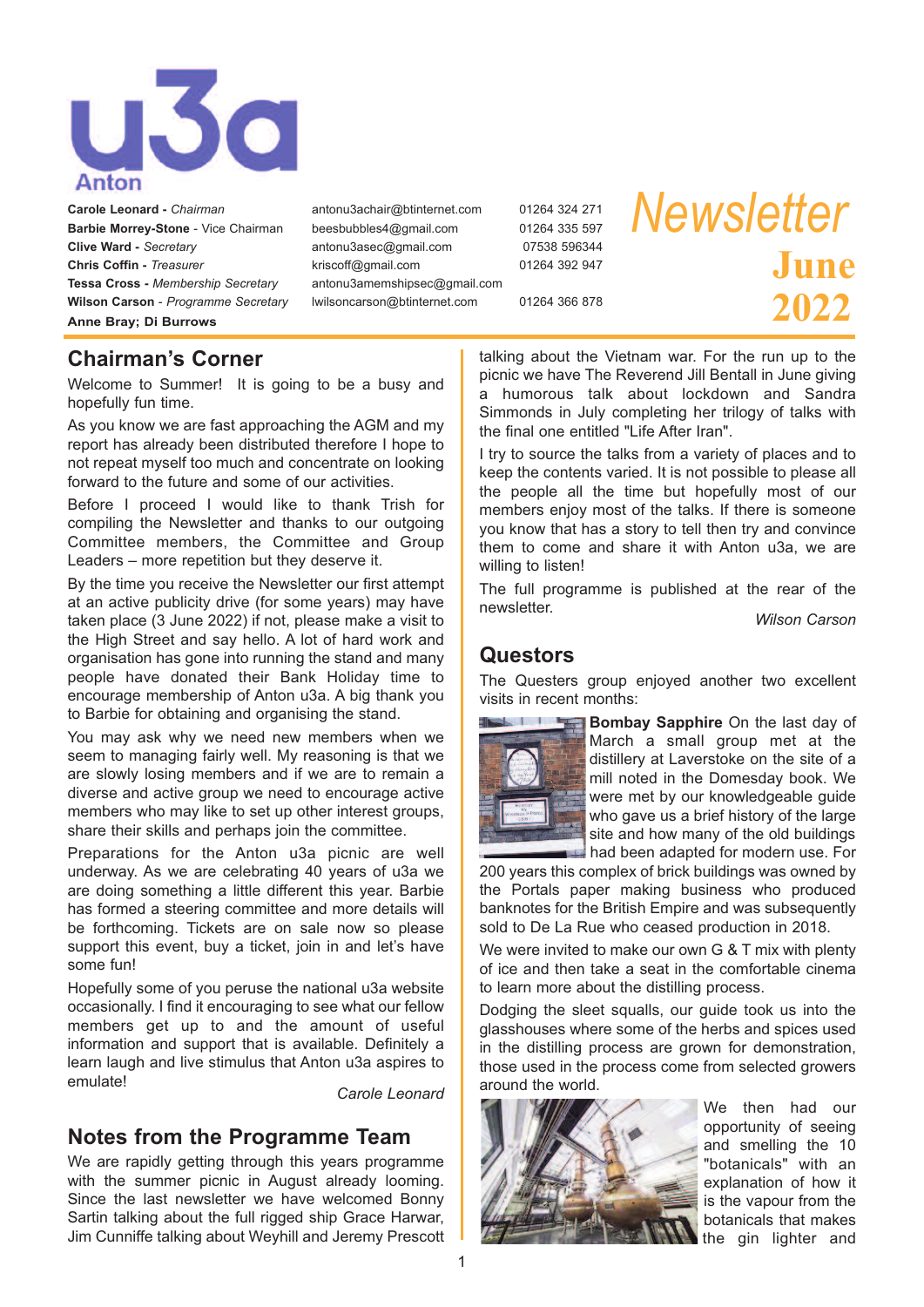different from other varieties. The cost and noise of having a bottling plant at the Laverstoke site means the concentrated spirit is transported by road to Glasgow where the alcohol content is reduced before it is bottled in the distinctive blue rectangular bottles. In 1998 Bombay distillery was acquired by Bacardi and since then the visitor centre and other improvements have been made

#### **Walking tour of Salisbury**

Norma Bryan arranged this outing which took place on a sunny morning in April when the Questers Group once again enjoyed hearing our Blue Badge Guide David Richards share some of his comprehensive knowledge about the city he so clearly loves. This new tour was entitled 'Wizards, Witches and Wiltshire Folklore' and explored the history of each of these subjects, commencing from the very start of the city



construction around 1220, with the cathedral following on a year later, utilising stone originating from the old Norman building at Old Sarum .

The Bishops had complete control within the confines of the new city, and it was no surprise to learn that severity of life varied over the years according to which Bishop held office. There was common belief in the supernatural combined with sorcery and witchcraft which culminated during the 16th and 17th centuries with the hanging of 5 so-called witches. Many lesser sentences were handed out at the same period with up to 3 days in the pillory, which was a far more unpleasant experience than many imagine, and often resulting in broken bones from heavy stoning. The courts also issued many lashing sentences. We passed by some of the places where the 'witches' lived and the sites of long gone courts.

Because perceived medical wisdom was limited to activities which were painful, ineffective and expensive; local knowledge of herbal remedies became increasingly valuable and if a person lived long enough, they gained more knowledge of these remedies. Therefore it is not surprising that the church sometimes felt threatened by these practitioners and did nothing to prevent their persecution.

There are many ley lines in the area, and close to the cathedral we passed over one. To prove it, David produced a couple of dowsing rods and we watched them twitch and converge at the line. Having watched him, we were given the opportunity of trying a little dowsing for ourselves, and most of us succeeded!



David Rogers was in his usual sparkling form and he provided a most entertaining and i n f o r m a t i v e illustrated walk. The visit ended with an

enjoyable snack at <sup>a</sup> nearby pub. *Norma Bryan*

There are still spaces for our trip to Swanage on June30th - all the details are on the website.

We are looking for some more people to join our small friendly committee. We meet monthly to plan and arrange informative and enjoyable outings. Do make contact via the website if you would like to be part of this rewarding group.

*Jane Leishman, co-ordinator*

### **Reading Group**

**Febrary 22 –** *Gentlemen and Players by Joanne Harris*



At St Oswald's, a longestablished boys' grammar school in the north of England, a new year has just begun. For the staff and boys of the school, a wind of unwelcome change is blowing. Suits, paperwork and Information Technology rule the world; and Roy Straitley, the eccentric veteran Latin master, is finally - reluctantly - contemplating retirement.

But beneath the little rivalries,petty disputes and everyday crises of the school, a darker undercurrent stirs.

And a bitter grudge, hidden and carefully nurtured for thirteen years, is about to erupt.

#### **Member Reviews:**

Overall, a very enjoyable read. A tad slow to start but once I had got to grips with the jumping from one character to another, I found it easy to read. Well written with some excellent characterisations, in particular Mr Straitley whom I liked immensely.

The ending provided a good twist, which I had not seen coming but made perfect sense of the whole tale.

Despite a negative experience with one of the authors previous novels, this one was enough to make me keen to read more. *Anne*.

I did not enjoy the book and had to force myself to finish reading it. I thought the plot was confused and based on envy; the main character went to the local school but would rather have attended the private school. "It" would not have been able to carry out many of the actions and events portrayed. The plot appeared to be constantly muddled and passages needed to be reread in order to clarify the story. *Lynda*.

This rollercoaster of a murder mystery may need some concentration! The story is set around fee-paying grammar school St Oswald's, the bête noir of the caretaker's child who attends the local comprehensive and is full of hatred being one of the underclass and becomes a virtual psychopath determined to wreck St Oswald's school and the people therein. This is a remarkable story, highly improbable but so well written, with great characters and (no spoilers) an amazing twist at the end; I thoroughly enjoyed it. *Valerie*.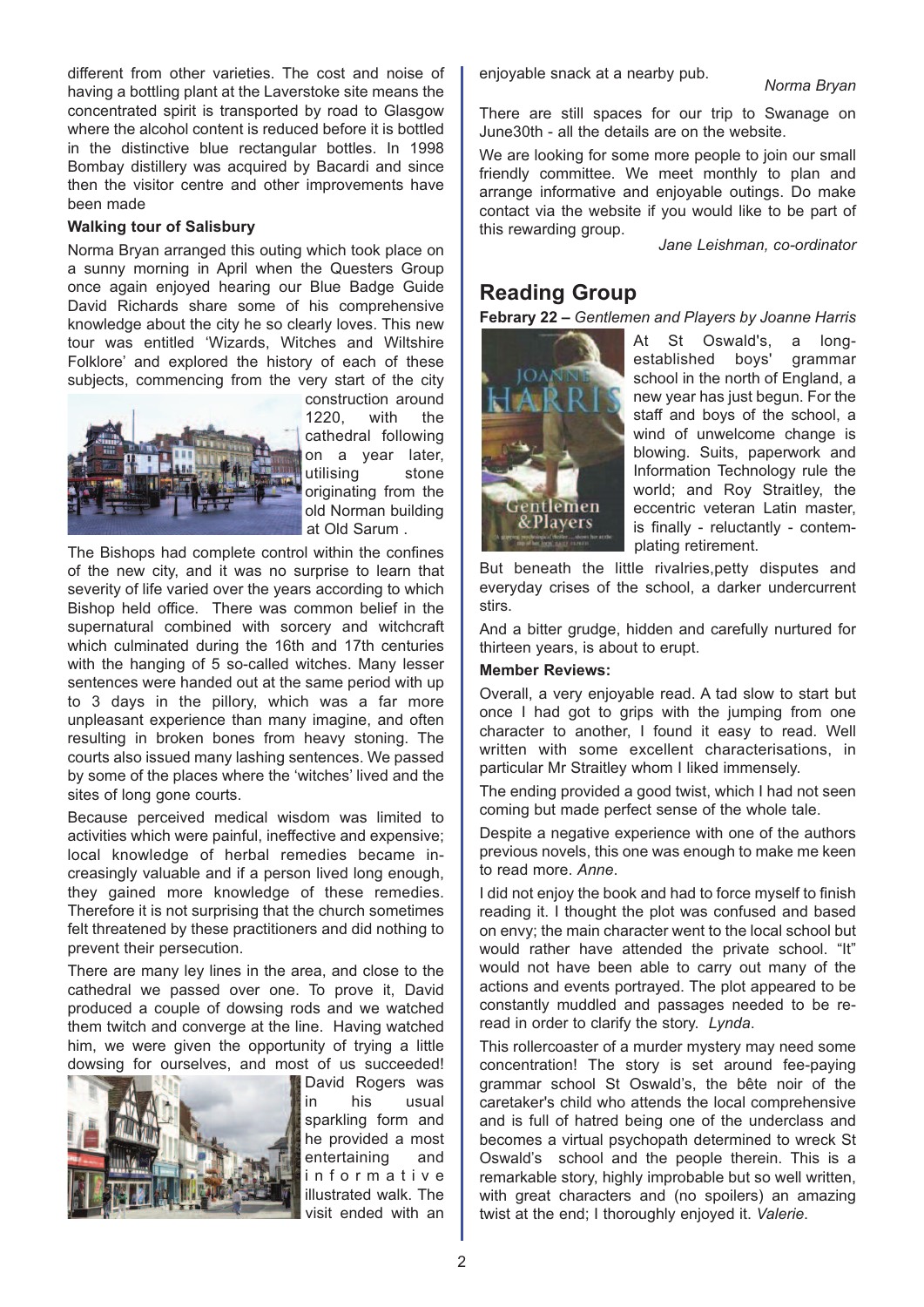I did not finish the book as I found it difficult to get into. Maybe it was my lack of imagination but didn't really sort out until half-way through the two characters who were relaying the story. The main character, he/she, was very disturbed mentally. An indication of this was the way Colin Knight was treated and finally murdered. I attempted to read 'Chocolat' and had the same problem. Obviously, Joanne Harris is not an author for me! *Mary*.

A mixed storyline which left the reader unsure of why the events took place and for me how did the student manage to get into St Oswald's without being detected. The storyline looks at privilege and is concerned with malicious actions to bring the school down. The master, Mr Straitley, is portrayed in a positive way at the end of the book although differently as the storyline unfolds. Miss Dare finally escapes to Paris after destroying many lives and you're left wondering if there is a follow up book planned. Some elements of the book were very readable but other parts less so – not one I'd return to. *Jean*.

#### **March 22** – *Keeping On Keeping On by Alan Bennett*



This latest collection contains Bennett's peerless diaries 2005 to 2015, reflecting on a decade that saw four premieres at the National Theatre (The Habit of Art, People, Hymn and Cocktail Sticks), a West End double-bill transfer, and the films of The History Boys and The Lady in the Van.

There's a provocative sermon on private education given before the University at King's College Chapel, Cambridge, and 'Baffled at a Bookcase' offers a passionate defence of the public library. This is an engaging, humane, sharp, funny and unforgettable record of life according to the inimitable Alan Bennett.

#### **Member Reviews:**

Didn't read the whole book but it lent itself to allow reader to dip in and out. He is an excellent writer and I found some sections very interesting and humorous. Although I admire his obvious talent, I do have a problem with him, or how he comes across, which cannot be avoided in an autobiographical book. *Anne*.

A rambling diary of much which was uninteresting. Even the elements about the theatre world weren't so interesting which was a surprise. Alan kept going back to his upbringing and you were left wondering if this had led to his political views or was it because he was a 'luvvie'. The book was overly long and as a result I skipped large chunks of it. Even his review of the National Theatre which I know very well seemed inaccurate and self-serving. In conclusion very disappointing – I had expected to enjoy the book. *Jean*.

I would suggest if you are looking for excitement this would not be for you. Bennett is an extremely prolific author, playwright and diarist, much of his writing is amusing and drole, even mundane and often style based on his Yorkshire upbringing, but that is the good thing about him, his humanity. This volume was put together following his cancer which he didn't expect to survive but fortunately did. I enjoy his style and also his political stance, beware Tories! If you enjoy his work, you might like the previous tome "Untold Stories" which I preferred. *Valerie*.

The book was interesting in that events in his diary were different from those in mine - I do not live in such elevated circles! Some passages were difficult as he referred to people by initials and not their names, others I did not know the people! Some comments gave insight into others' lives such as Jonathan Miller arguing with Jehovah's Witnesses. I did not enjoy reading this book (and did not complete it) as I felt it was not a good choice for a reading group, it was more suitable as something to be "dipped" into rather than read from cover to cover. *Lynda*.

**April 22 –** *The Holiday by TM Logan*



It was supposed to be the perfect holiday - a group of families enjoying a week together in the sun. Four women who have been best friends for as long as they can remember making the most of a luxurious villa in the south of France.

But Kate has a secret: her husband is having an affair. And a week away might just be the perfect opportunity

to get the proof she needs - to catch him in the act once and for all. Because she suspects the other woman is one of her two best friends.

One of them is working against her, willing to sacrifice years of friendship to destroy her family. But which one? As Kate closes in on the truth in the stifling Mediterranean heat, she realises too late that the stakes are far higher than she ever imagined. Because someone in the villa may be prepared to kill to keep their secret hidden.

#### **Member Reviews:**

I thought this title was very apt as it was the type of book you would take on holiday, easy to read and just enough to keep you interested. *Liz*.

I have to admit I gave up after a couple of chapters. I had endured the first episode of the recent tv series but gave up as I felt it was drivel, not just the plot, but acting, production etc. Nevertheless, I thought I'd give the book a try! However, it appeared to be more of the same but that may have been because my view was already coloured by the TV version. *Anne*.

*Diane Richards*

## **Reading Group 2**

Book club 2 members choose an eclectic mix of books to read and our last book "Shuggie Bain" by Douglas Stuart was another diverse and page turning novel. "Shuggie Bain" won the 2020 Booker Prize and all our readers felt it was well written, well researched and readable.

The story is about a young boy growing up in Glasgow with an alcoholic mother. Many of us felt angry, sad and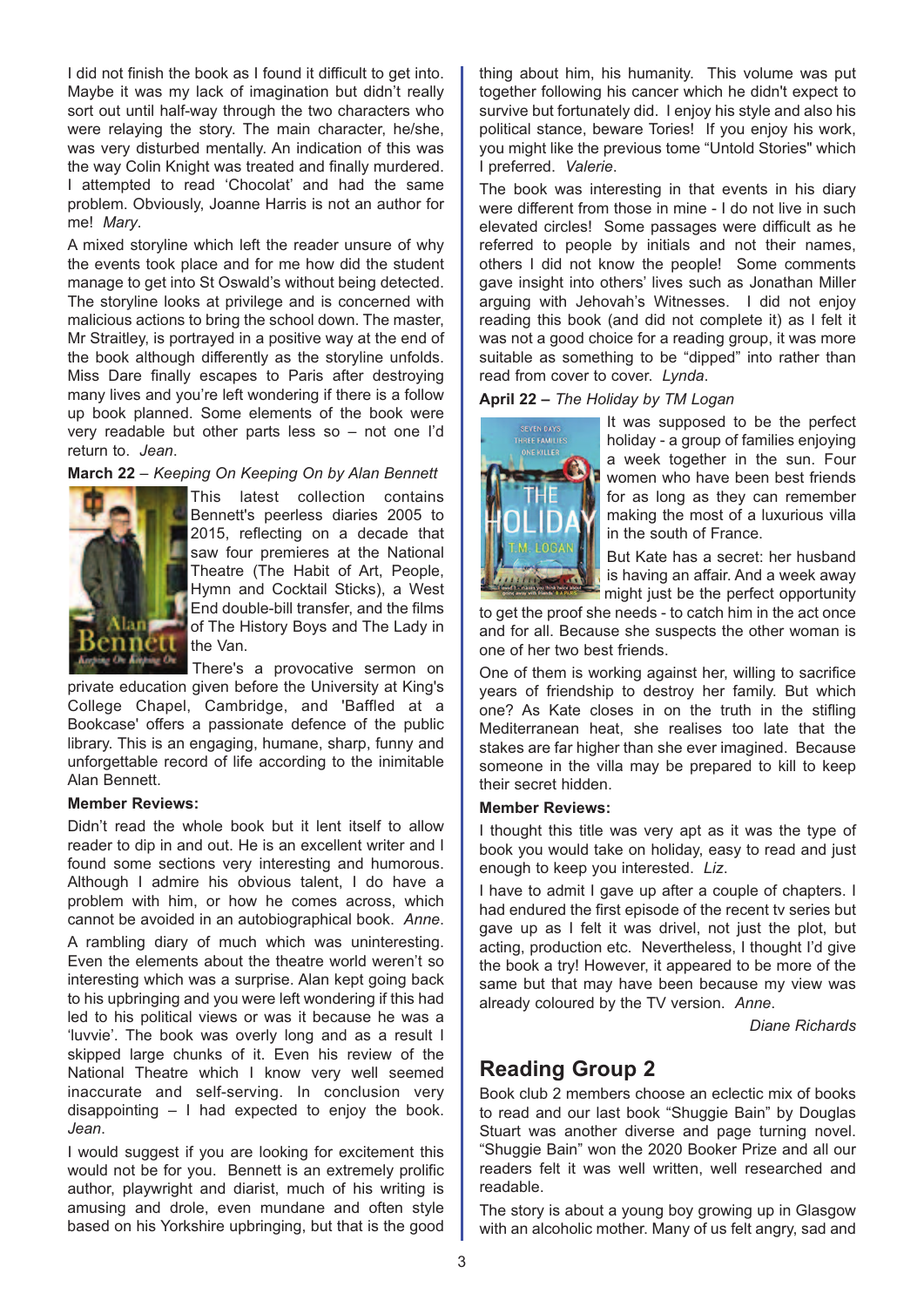occasionally amused on the young boy's progress. There is so many issues in the novel such as misogyny, rape, poverty and abuse yet our members felt that they had to finish the book to see if Shuggie survives.

I will not say what happens as I recommend that you read it, the memory of the content stays with you.

*Carole Leonard*

In January 1816 Britain again invaded, captured the Cape and occupied it as a colony and part of the Empire. This time the occupying forces quickly

# **History**

The Group has had a very interesting Spring programme even though some planned talks had to be postponed. Bob Leishman led the meeting in January where discussion ranged over several subjects including the current situation in Ukraine and its possible impact for the future.

February took us to the 17th century when Cecil Rose gave us another talk about the history of South Africa. This time his subject was The British and the Cape 1620-1820. The first proper European settlement there was by the Dutch East India Company in 1652 to secure a safe harbour and victualling station for its ships during their long voyages between Europe and Asia. The settlement grew and expanded. At the end of the 18th century came the Napoleonic Wars and when in 1795 France occupied the Dutch Republic, Britain was prompted to occupy the Cape Colony to stop any French attempt to reach India. In 1814 when France was defeated, the Dutch government formally ceded sovereignty over the Cape to the British under the terms of the Convention of London.



*British ships at the Cape 1818*

transformed into a civilian administration and from then until the formation of the Union of South Africa in 1910 it remained a British colony. It was used as a springboard to gradually spread the British sphere of influence to Natal and then ultimately throughout most of southern Africa. Concerted immigration was commenced in 1820 in order to bolster the English speaking community and to serve as a buffer between the Boers and the many indigenous tribes.

The most recent talk was by Erica Tinsley on the early years of Andover War Memorial Hospital. She spoke about Andover Cottage Hospital built in 1877 and its inadequacy for the medical treatment possible by the end of WW1. In 1919 the people of Andover decided to have two war memorials – a cenotaph in the High Street and a new hospital. She spoke of the community's remarkable achievement to totally fund and build the new 24 bed hospital which opened in 1926, equipped to the latest standards and designed by Edward Maufe, a leading architect of the day who would go on to design Guildford Cathedral.



The community continued to fund and expand the hospital until in 1948 it became part of the National Health Service. The

original building, now *Andover War Memorial Hospital 1928*

with large extensions to the rear, is still providing medical care in Andover to this day.

Back in October 2019, Janet Hesketh spoke to the Group about Operation Lifebuoy. A late friend who had worked in the British Embassy in Lisbon during WW2 had been unable to speak openly about the events of the time but had left Janet what she describes as "a trail of breadcrumbs" to this secret operation. Janet was able to tell us about it because she had followed that trail and visited Portugal to discover more. I have just discovered that her account took pride of place in the 46th Annual Report of the British Historical Society of Portugal. You can read it online at

16\_OperationLifebuoy\_Hesketh[1].pdf (bhsportugal.org) and see that Janet has given our group an honourable mention.

*Erica Tinsley*

# **Floral Art**

The Flower group has continued to meet; depending on the theme we have had varying rates of success.



We made arrangements with Five Blooms, Easter and of course May Day. Although we keep to the theme we have a great variety in the interpretation. One member made a

**Our newest member wearing her May beautiful May Queen** crown from artificial *Day crown*

flowers.No prizes for guessing our next theme- the Jubilee.

I hope the photo's speak louder than words. We have tremendous fun at our meetings.

*Lynda Stockings*

## **Beginners' Bridge**

I am delighted to report that the Beginners Bridge Group is still going well. Unfortunately during lockdown we lost a couple of members, but pleased to say we are back up to our usual 3 tables.

The two new people who have joined us were completely new to playing cards. I am happy to say that both have integrated well into our group.

The Beginners Bridge Group meet every Thursday morning at The Lights Theatre, commencing at 09.45 until 12.45, each person must buy a drink, at present this suffices to pay for using the room.

If you are interested in learning to play bridge (this group is not for experienced players) please contact me, *Barbie Morrey-Stone*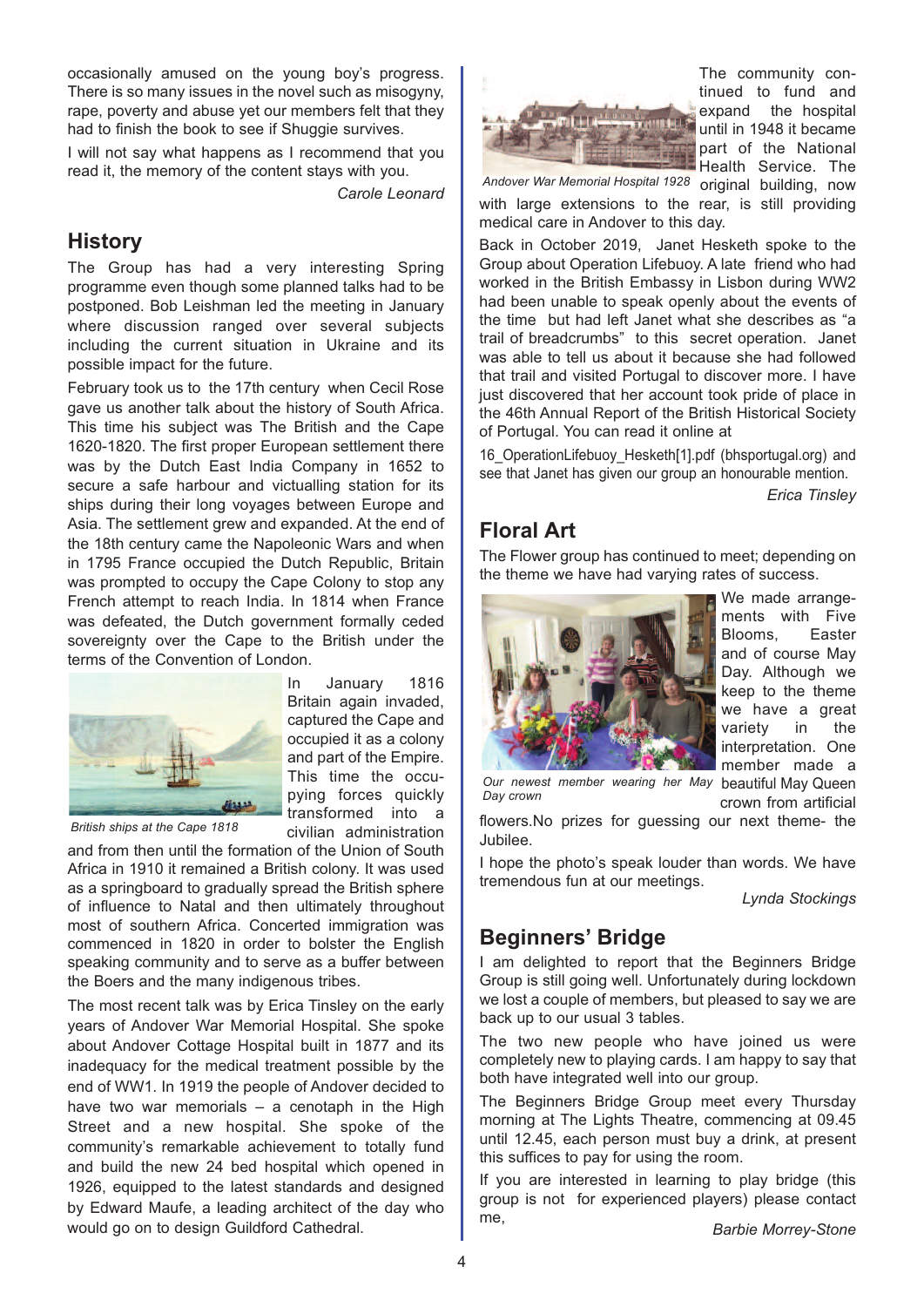#### **Petanque**

The Petanque group meet at 6pm on the first Friday of the month. Because of the unsettled weather our first meeting this year was Friday 6 May.

The day started sunny but was chillier by 6pm, however, we had an excellent turn-out and some fun trying to regain our former skills.



A few days prior to our meeting we were advised that Ian McFarling, the founder of the group, had passed away. The group originally met at St Mary's Bourne car park (before our time), then at the

*Ian at an early Petanque meeting.*

White Lion, Wherwell car park and then as soon as Sir George Young opened the pitch at the British Legion, Hurstbourne Tarrant we met and played at that pitch. The members of the Legion have always been most helpful, opening up for us to enjoy a drink and a chat.

A card was signed by the Petanque group and those in the Legion who knew Ian before he retired to Somerset, the card was sent to Sally, Ian's partner. Glasses were raised in remembrance of Ian who was particularly kind and on cold days would bring us a flask of coffee and Sally often contributed a home-made cake. Our thoughts are with Sally.

If you are interested in this group please contact us on 07584 924963 or email: aatruss@yahoo.co.uk

*Adrian & Ann Truss*

#### **AHA Group (Art, History and Architecture) Montacute House, National Trust Nr Yeovil Somerset**



Once again, the AHA Group met up on Friday 25th March for a day visit to the above venue.

Sadly, for the organisers it was disappointing as the turnout was poor, but in response to this, I would say you missed out on a glorious day in more ways than one. We had a very smooth run down to Montacute, in perfect spring sunshine and the countryside was so inviting.



We met up at the café courtyard for coffee and to finalise our plan for the day, accommodating everyone's needs. We started off with a selflead tour of the house, but there was enough trained staff on hand to

answer any of our questions. We broke off from the inside of the house to join a guide outside, who walked us around the property to explain the architecture and the various changes that has taken place over the years. This guide was very knowledgeable, amusing and kept it interesting\*. At this juncture, it was a good time to take lunch, again basking in the warm spring sun in the courtyard.

*\*Originally, advised no guide would be available.*





We then returned to complete our interior tour of the house. The house was built c. 1598 by Sir Edward Phelips a wealthy lawyer and an influential member of Elizabeth I's Parliament. As the Speaker of the House of Commons, he was involved in the trial of Guy Fawkes and the Gunpowder Plotters.

The house was built of the same golden Ham Stones as nearby Tintinhull House, it remained in the Phelips family until 1911 and became the property of the National Trust in 1931. The Tudor west front went under a major change in 1786, as at this time to get around the house. you had to go from room to room. A local property known as Clifton Maybank House was being

demolished and Phelips purchased the material and it removed stone by stone and was transported across to Montacute. The main entrance was then changed from long East drive to the West, making a shorter drive coming direct from the village.

Montacute House has at 172ft the longest Gallery in the UK, which now contains a very interesting exhibition by the National Portrait Gallery. The house has one unique facility, which is a plumbed-in bath. installed in the 1920, housed in a cupboard! The house has a wealth of interesting artwork, mainly portraits of the associated family of the Phelips and their association with Royalty.



Around 4pm it was agreed that we all were beginning to feel a little weary both physically and mentally in a nice way, that we would make our way back home, but to go a scenic route through the delightful countryside. In fact, we all believed that we had touched on an interesting new territory. As usual, we had planned to have dinner somewhere on our homeward

route. However, not knowing the region well, we opted to keep it fairly local to us all and dined at the Three Cups, Stockbridge. We had an excellent meal and returned to Mike and Pam's for coffee, thank you both for your hospitality.

A great day had by all, enhanced by the marvellous weather!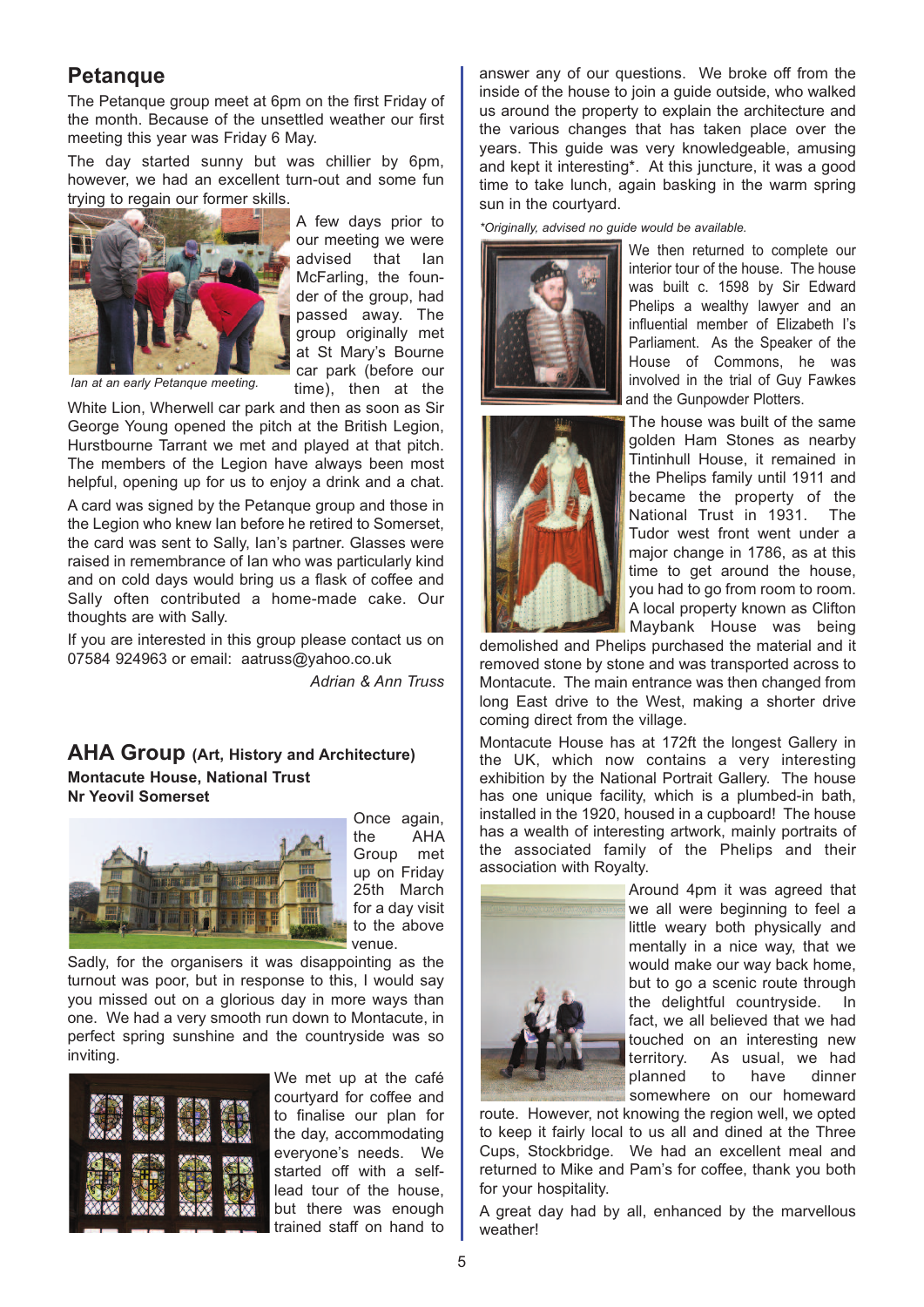#### **Lacock House - Abbey & Astronomy Photographic Exhibition, National Trust Nr Chippenham Wiltshire**



AHA Group made their fourth excursion of the year on Friday 22nd April to Lacock House incorporating a Photographic exhibition. Once again, we met as usual at Wickes Car Park and had a very pleasurable



journey across the Wiltshire Downs to Lacock. The weather remained dry throughout the day, albeit a cold wind if you were caught standing in the wrong place.

> On arrival, there was a very short walk to the Stable café where a warm drink was appreciated.

> From here it was decided to start with our tour of the Abbey. The origin of the building spanning over 800 years, starting life as a nunnery and around 1536 abbeys

and convents were closed as part of the Dissolution of the Monasteries, ordered by King Henry VIII after his break with Rome and the Catholic Church in 1533.



Then William Sharington in 1540 bought the Abbey for £730 and transformed it into a country house. This action resulted in demolishing the church and the lady chapel. In September 1574, Queen Elizabeth I visited Lacock and stayed in the abbey. In thanks, she knighted the then resident Sir Henry Sharington (brother

of William Sharington, who died in 1553). On his death, Sir Henry left Lacock Abbey to his daughter Olive and her husband John Talbot of Salwarp, starting a long tradition of Talbots at Lacock ending with William Henry Fox Talbot who became one of the world's leading photographers. And it was him who developed and was the first to produce a paper negative. This was achieved by many trials and error processes and his first success was of this leaded glass window which is situated on the west side of the house. The success of



producing the paper negative allowed the production of numerous prints to be created from the original negative.

We entered the house via

horseshoe shaped steps taking us to the 1st floor where we entered the Great Hall, which was adorned by a variety of bazar sculptors. There was a series of corridors with a numerous' period paintings on display. We could clearly see the transformation of the nun's dormitories into smaller family rooms. There were limited artifacts to peruse, but an interesting item that



stood out were two pairs of picnic chairs. They were of an Italian design, carved and painted wood, the backs detachable to make it ease to carry out into the garden. A leisurely stroll was taken around the gardens and cloisters, viewing the Tudor brewhouse and bakehouse. By this time lunch was calling and a visit to the local pub

sufficed.



Feeling refreshed we went to view the Astronomy Exhibition Photographer of the Year, an annual competition run by the Royal Observatory Greenwich. This was

very interesting with extraordinary images of astrophotography, Galaxies, aurorae, and skyscapes. This was quite mind boggling how these photos were achieved and the detail was phenomenal.



Lacock village is the backdrop for many traditional films, Wolf Hall, Pride and Prejudice, Harry Potter and



many more. You really do feel as though you are stepping back in time as you take in the atmosphere as it is so tranquil, plus it is very noticeable that there are no TV Aerials in sight.

To complete our visit in the afternoon off, we strolled around the village, the age of the properties and closeness of living was very visible. We visited the local church and a tithe barn, before making our way



back to the carpark. Once again, to finish the day off we enjoyed a light dinner, lively chat at 'The Lion' at Clanville. A full day, but at a very leisurely pace and good laughter had by all!

*Rosemary Crumplin-Clark AHA - Excursion Co-ordinator*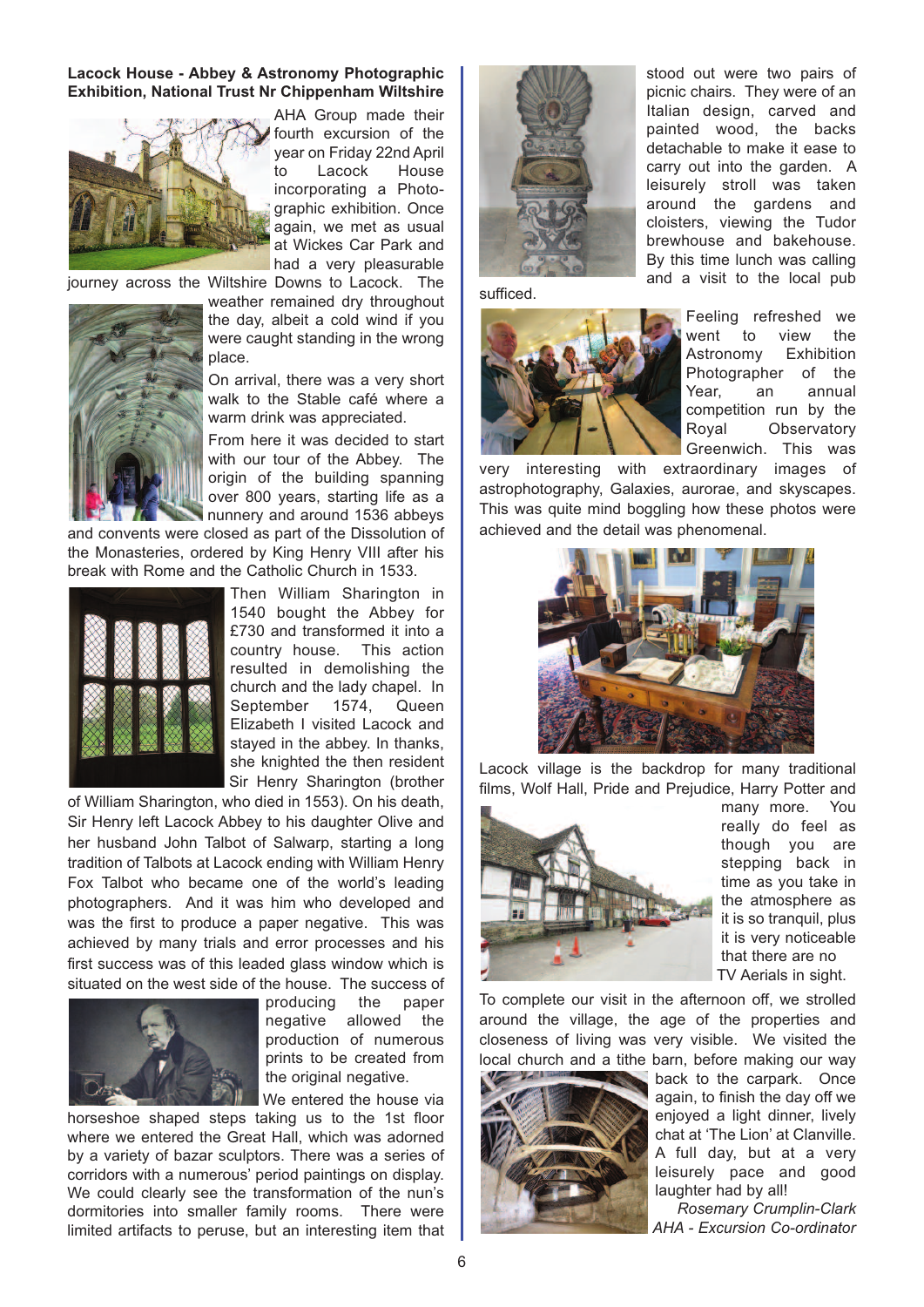# **Photo Club**

The Group met at 10:15 on 14th March with the theme 'Fragile'. Of the six portfolios submitted, Pam Liberson tied for best set of four and Mike Liberson's photograph of a spider's web was voted Best Picture. Theresa Twitchell could not attend but sent a portfolio – her adjudged best picture wittily showed a gin bottle, beer bottle and aspirins!



Discussion centred on autofocus modes, especially the advantages of using spot focus/exposure to maintain accurate colour for the prime subject in the picture – especially when

photographing wildlife.

The Group met at 10:15 on 11th April with the theme 'Group of Three'. Of the six portfolios submitted, John Hawke was voted best set of four and his photograph of three 'Starlings on the Somerset Levels' was voted



Best Picture. Theresa Twitchell was given an honourable mention for 'Three Colour Pencils'.

Discussions centred on macro-photography. Initial comments concerned using the

macro function on fixed lens cameras with the conclusion that it was better to use a sharply focused zoom setting with subsequent cropping to fill the frame. John Hawke discussed the use of extension tubes to create macro photographs for cameras with interchangeable lenses – a cheap option to a dedicated macro lens. Theresa Twitchell showed her album of superb macro photographs submitted as part of a past photography course.

The need to be aware of unwanted/misaligned objects in the background of pictures were also emphasised!

The Group met at 10:15 on 9th May with the theme 'Spring'. Of the six portfolios submitted, Theresa Twitchell was voted best set of four and John Hawke's photograph of 'Water Vole on the Test' was voted Best Picture.



Discussions centred on various attributes of some photographs submitted. Mike Liberson asked whether the difficulty in taking a picture should be taken into account

when judging. It was agreed that pictures should be judged by impact – quality, difficulty, composition and novelty all being part of that impact.

John Hawke suggested that future meetings should include a presentation from a member on topics of their choice. Theresa Twitchell was 'volunteered' for the next indoor meeting!

Rosemary Crumplin has been liaising with a local farmer to arrange an outdoor Group visit. The farmer is creating habitats to encourage wildlife and is offering a guided tour. This has now been arranged for 21st June and will override the June indoor meeting.

All U3A members are welcome (cameras not necessary!)– directly contact Rosemary as soon as possible if you want to come. *John Hawke*

#### **Andover and Anton U3A Art**

U3A Art (Anton and Andover groups combined) continue to enjoy their Tuesday afternoons at Burghclere Community Hall, ably facilitated by Renate West who happily and generously guides us in whatever art direction we wish to go. Everyone has made some beautiful and colourful art works this year, many of which were on display to acclaim at the Andover U3A AGM and which we hope will also be displayed at Anton AGM. The group is vibrant, friendly and caring and we are happy to welcome new members at any time.

In fact it's my feeling that anyone can produce beautiful art with a little guidance whether it's renewing a previous skill or starting something completely new. It's a great adventure!

On 21 June we will visit Houghton Lodge for sketching and painting outdoors. *Annie Willens*



**Water Displacement #40**. The product began from a search for a rust preventative solvent and degreaser to protect Missile parts. WD-40 was created in 1953 by three Technicians at the San Diego Rocket Chemical Company. It's name comes from the project that was to find a'water displacement' compound. They were successful with the fortieth formulation, thus WD-40. The Corvair Company bought it in bulk to protect their atlas missile parts.

Ken East (one of the original founders) says there is nothing in WD-40 that would hurt you..' IT IS MADE FROM FISH OIL' . When you read the 'shower door' part, try it. It's the first thing that has ever cleaned that spotty shower door. If yours is plastic, it works just as well as glass. It is a miracle! Then try it on your hob... It is now shinier than it has ever been before.

Protects silver from tarnishing.

Removes road tar and grime from cars

Gives floors that `just-waxed` sheen without making it slippery.

Removes lipstick stains.

Loosens stubborn zippers.

Untangles jewelry chains.

Removes stains from stainless steel sinks

Removes dirt and grime from the barbecue grill.

Keeps ceramic/terracotta garden pots from oxidizing.

Removes tomato stains from clothing.

Keeps glass shower doors free of water spots.

Camouflages scratches in ceramic and marble floors.

Keeps scissors working smoothly.

Lubricates noisy door hinges on vehicles and doors in homes It removes black scuff marks from the kitchen floor! Open some windows if you have a lot of marks.

Dead bugs will eat away the finish on your car. Remove quickly, with WD-40!

Lubricates gear shift on lawn mowers.

Lubricates tracks in sticking home windows and makes them easier to open.

Spraying an umbrella stem makes it easier to open and close.

Restores and cleans padded leather dashboards in vehicles, as well as vinyl bumpers.

Lubricates fan belts on washers and dryers and keeps them running smoothly.

Keeps rust from forming on saws and saw blades and other tools. Removes splattered grease on hob.

Keeps bathroom mirror from fogging.